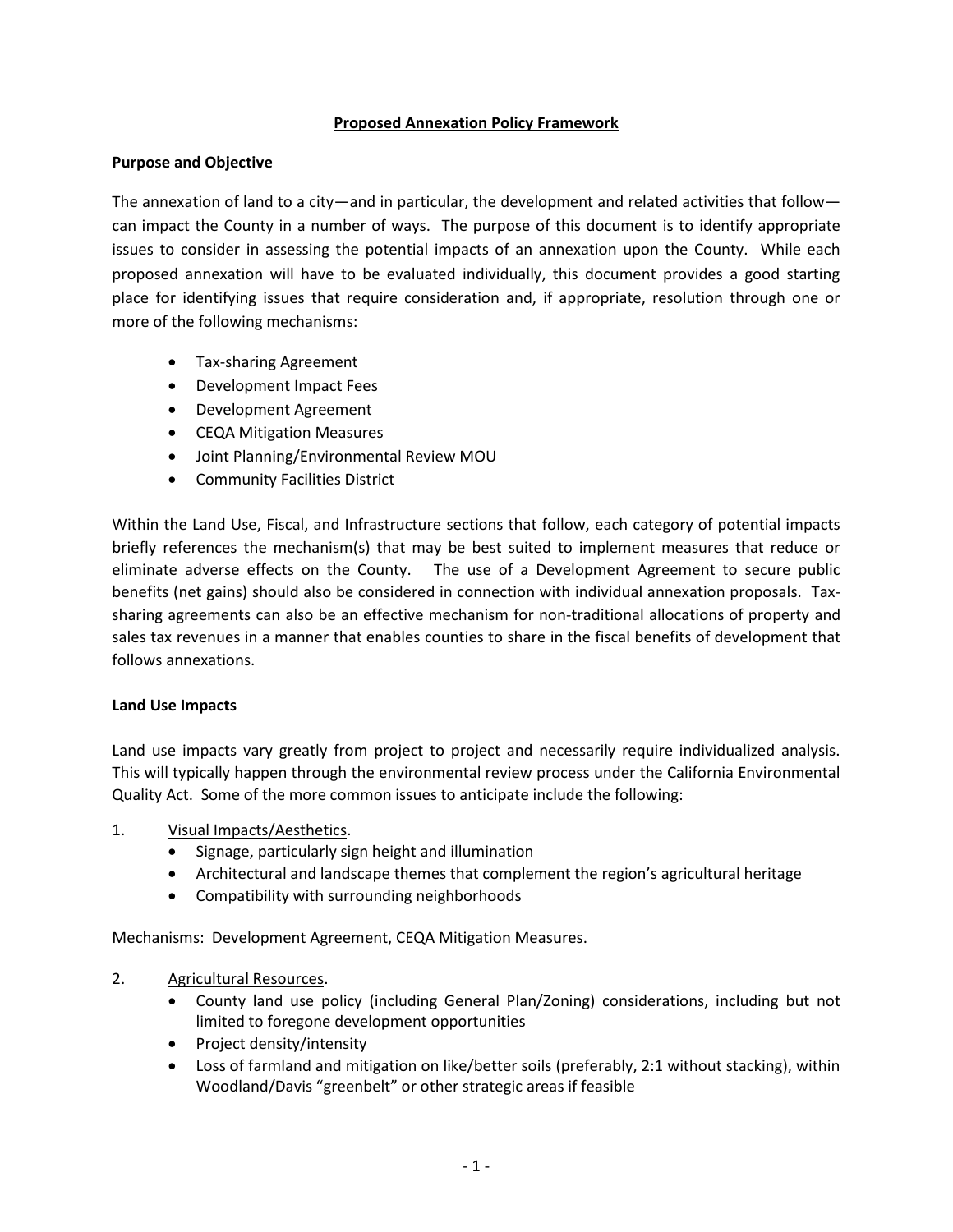- Appropriate buffers within the project site to minimize impacts on nearby farming operations
- Fencing or other measures to reduce trespassing and vandalism on adjacent farmland
- Proximity of proposed agricultural mitigation to existing conserved lands and the potential for "islands" of agriculture due to development patterns
- Agricultural sustainability/viability, particularly due to development-related impacts, and potential tie-in to Agricultural Economic Development Fund

Mechanisms: Development Agreement, CEQA Mitigation Measures, Joint Planning MOU

- 3. Growth Inducement.
	- Potential for new infrastructure to ease the path for additional development, potential tie-in to countywide Capital Improvement Plan
	- **•** Effect on regional jobs/housing balance

Mechanisms: Development Agreement, Community Facilities District

- 4. Air Quality/Odors.
	- Emissions from onsite uses, including industrial facilities and gas stations
	- Odor impacts

Mechanisms: CEQA Mitigation Measures

- 5. Transportation/Traffic.
	- Measures to reduce vehicle miles traveled and promote active transportation, including bus stops, bicycle paths, and ride-sharing programs, potential to tie-in to bicycle plan
	- Construction of all infrastructure necessary to serve project and mitigate its impacts on existing facilities, potentially including road widening, turn lands, signals and signage, and (for major projects) freeway on-ramps, ingress and egress
	- Ongoing road maintenance issues, including increased wear and tear
	- Mitigation for short-term construction impacts

Mechanisms: Development Agreement, CEQA Mitigation, Joint Planning MOU, Community Facilities District

- 6. Climate Change/Greenhouse Gases.
	- Energy efficient building design features, onsite solar, and public transit facilities are among the methods frequency used to address GHG emissions
	- Consideration of relevant provisions of the County Climate Action Plan including EV charging stations (will vary by development)

Mechanisms: Development Agreement, Joint Planning MOU

- 7. Hydrology/Water Quality.
	- Floodplain issues, including displacement of floodwaters and related regional/system effects (may be obviated by onsite detention or retention facilities)